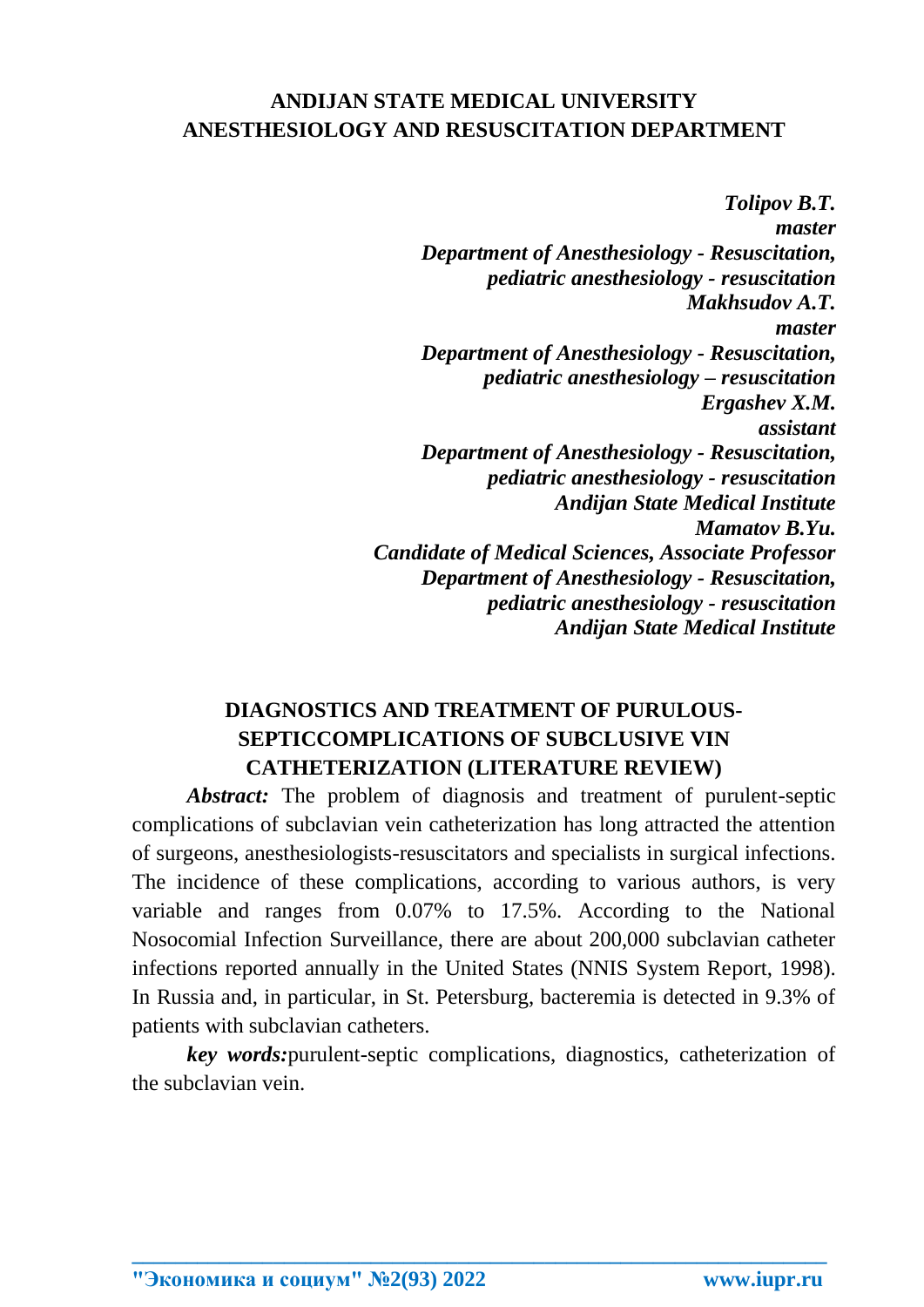## **Clinical picture, diagnosis and prevention of purulent-septic complications that developed after the introduction of a subclavian catheter.**

Microorganisms that cause catheter-associated infections most often enter the bloodstream from the skin at the site of catheter insertion. They migrate from the skin surface of the catheter insertion site along its outer surface, colonizing the distal end and thrombi located in the lumen of the vessel. Thus, a septic focus is formed. Its localization directly in the bloodstream determines the pathogenetic essence, clinical picture and prognosis of the disease.

The first sign of a local manifestation of the inflammatory process in the catheterized vein, which later leads to generalization of infection, is the appearance of pain along the vein during infusion. Then there are complaints of pain in the neck on the side of catheterization, swelling and cyanosis of the upper limb, dilatation of the saphenous veins of this area. Edema of the upper limb and neck develops on the side of catheterization [2]. Perhaps the occurrence of inflammatory edema in the area of the catheter, the appearance of hyperemia and purulent discharge through catheter wound with pressure on the area of introduction of the catheter [2].

With the development of thrombosis of the internal jugular vein, in addition to swelling and pain in the neck, patients report pain when swallowing. The jugular vein is palpable in the form of a dense painful cord, often visible to the eye [4].

At the same time, colonization of the catheter (especially by representatives of the skin microflora) can often proceed without clinical symptoms, which is associated with the low virulence of such pathogens [5].

With the development of a primary focus in the internal jugular vein due to the migration of the subclavian catheter there, together with the clinic thrombosis of the subclavian vein, a picture of infiltration develops, and then a deep phlegmon of the neck, which is described by V.F. Voyno-Yasenetsky in 1956 as the so-called "woody" phlegmon.

General clinical symptoms consist of signs of a systemic inflammatory response (SIRS): tachycardia (>90/min.), hyperventilation (respiratory rate>20/min.), blood leukocytosis (>12x109/l), fever (t>38 $^{\circ}$ C) with further signs of sepsis with the progression of the complication [6].

Clinically, angiogenic sepsis (catheter-associated sepsis) is manifested by symptoms of sepsis of any other origin, but at the same time has some features. Characteristic is the coincidence in time of periods of temperature rise with intravenous administration of drugs [5].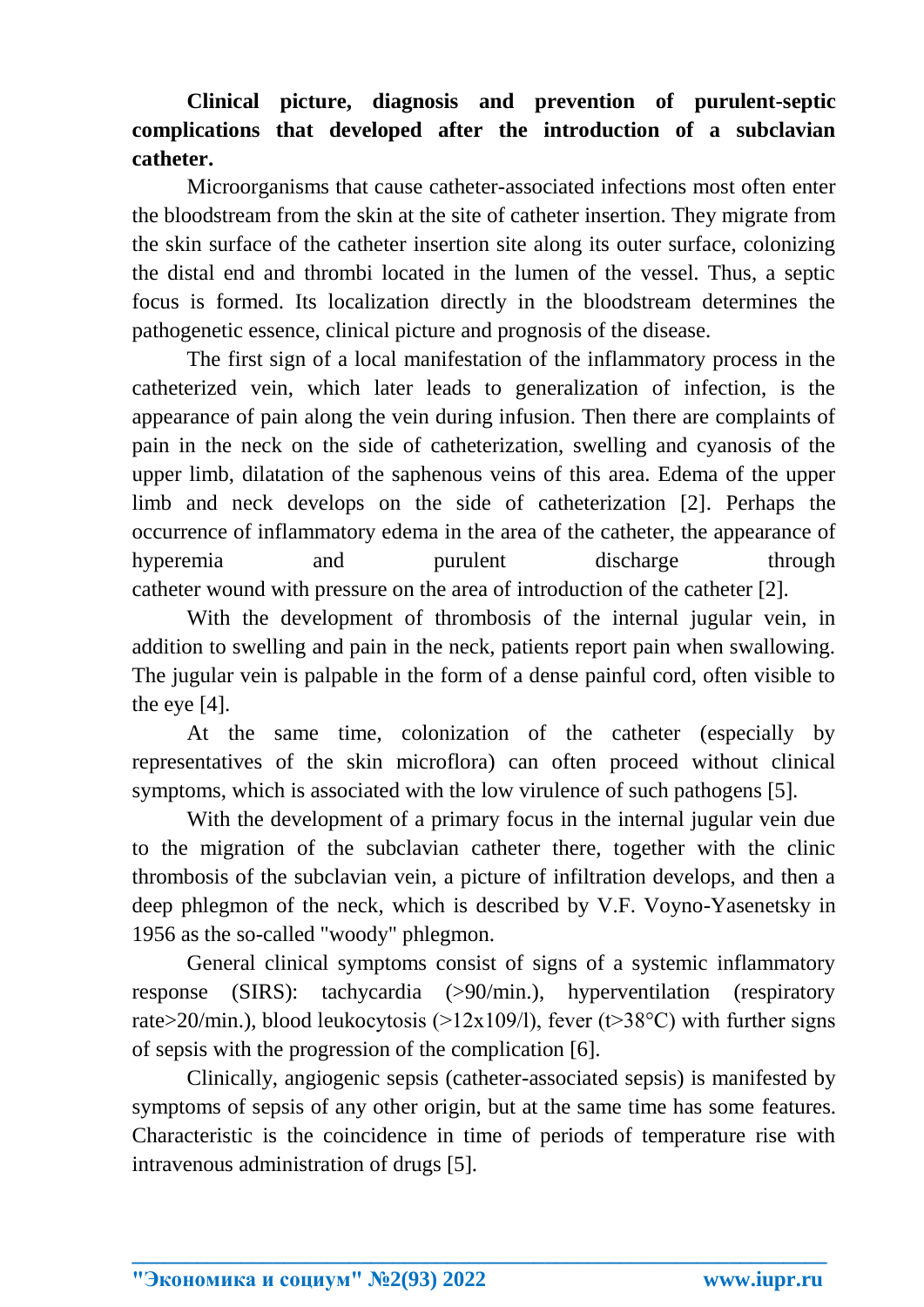M.I. Lytkin, NH Shikhverdiev (2017), based on their own observations (142 cases), distinguish the following criteria for a reasonable diagnosis of angiogenic sepsis:

1. localization of the source of infection in the vascular bed

2. the presence of clinical and laboratory signs of sepsis: fever with chills and increased sweating, especially after intravenous and intra-arterial infusions, signs of intoxication, the presence of metastatic purulent foci, progressive worsening of the condition, leukocytosis with a shift in the formula to the left, lymphopenia, anemia, hypoproteinemia, manifestation of insufficiency of those or other organs or systems; inconsistency of local signs of infection with the general reaction of the body, the disappearance of clinical manifestations and the normalization of laboratory parameters after removal of the catheter;

3. The presence of bacteremia.

With negative blood culture data, it should be borne in mind that bacteremia cannot be permanent due to the bactericidal properties of blood and the partially preserved ability of the body to delimit focus of infection. The breakthrough of the infection into the bloodstream is usually accompanied by hyperthermia, and blood sampling for culture must be done precisely at the height of the fever (Lytkin M.I., Shpkhverdiev N.N., 2017; Schwartz N.S.,

Nguyen DC, 2009). V.A. Gologorsky and co-authors (2018) consider the identity of the microflora inoculated from the catheter and blood in the presence of clinical signs of a generalized infectious process to be a prerequisite for the diagnosis of angiogenic sepsis.

At present, a scoring of the severity of violations of those or other organs and systems in sepsis has been adopted. Among the most simple and common are the SOFA (Sepsis Oriented Failure Assessment) scale and the MODS (Multiple Organs Disfunction Score) scale. The SOFA scale was developed JLVincent in 2006, adopted by the European Society for Intensive Care Medicine (ESIM). The scale is very easy to use and is available for almost any hospital that has a biochemical laboratory (Kostyuchenko A.L. et al., 2016). It is used to assess the severity of organ disorders, which makes it possible to objectively identify a group of patients with severe sepsis and describe the developing

violations. To assess the severity of a condition at a particular point in time, the APACHE II (Acute Physiological and Chronic Health Estimation II) (Kostyuchenko A.L. et al., 2016; Beloborodov V.B., 2012; Gelfand B.R. et al., 2013).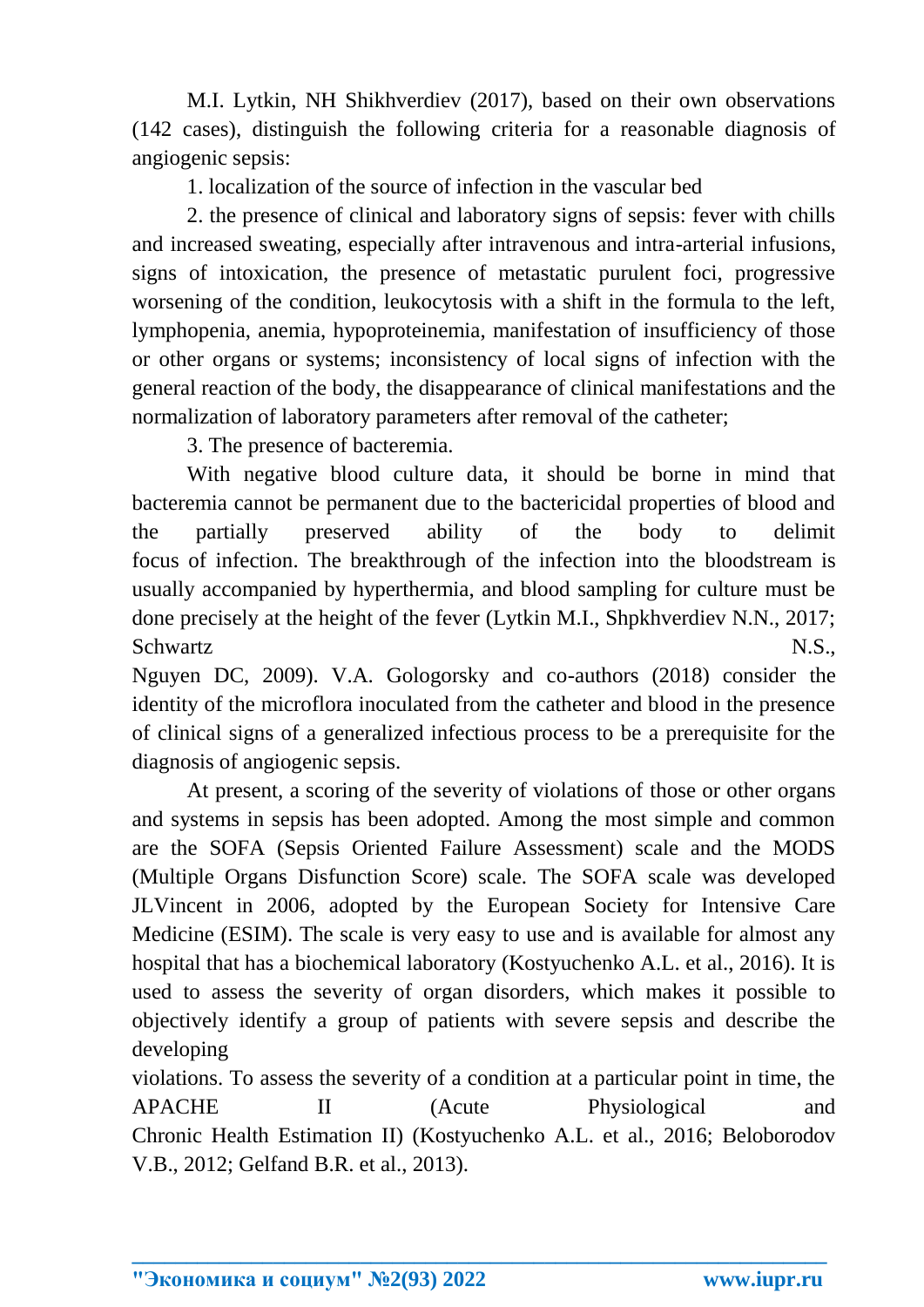Methods for diagnosing purulent-septic complications of catheterization of the subclavian vein, first of all, consist in assessing clinical manifestations, a thorough examination of the catheterization site, upper limb and neck on the side of catheterization. Measurement of central venous pressure is of great diagnostic importance for diagnosing vein thrombosis (Portnoy M.V., 2018; Stoyko Yu.M. et al., 2012; Sanders RJ, Haug C, 2018; Ena J. et al., 2018).

Ultrasound is a modern method for diagnosing obstruction of the subclavian vein. The advantage of ultrasound diagnostics is ease of use, noninvasiveness, and the possibility of repeated use to assess the dynamics of the process [7,8,9].

The leading method for diagnosing vein thrombosis today can be considered duplex angioscanning [10,11], which allows you to combine the ability to view (information about morphology) with the definition of Doppler analysis (hemodynamic information). In studies by GM Baxter et al. (2015) color Doppler ultrasound in the diagnosis of subclavian axillary vein thrombosis had a sensitivity and specificity of 100% in comparison with the results of phlebography. Other authors note that ultrasound research methods can often give false results in the diagnosis of obstruction of the subclavian vein [12,6]. MB Grinev et al. (2010) indicate the great diagnostic value of ultrasound research methods in the diagnosis of infiltrates, abscesses and phlegmon in the area of the subclavian catheter.

When conducting an ultrasound examination of catheterized veins with developed thrombosis, the acute stage of the process is characterized by a homogeneous, hypo- or anechoic structure of a thrombus, for the subacute stage and the stage of post-thrombotic disease - heterogeneous with the presence in the structure of areas of both low and high echogenicity [7,13].

Contrast phlebography, according to Yu.M. Stoyko et al. (2012), is the "gold standard" for diagnosing venous pathology. Phlebography allows you to determine the localization and extent of thrombosis, the degree of development of collateral outflow tracts of blood, the degree of recanalization of the thrombus, as well as the severity of post-thrombotic changes in the veins. However, according to R.Z. Losev (2010), the accuracy of the ultrasound method is 95% compared to phlebographic data, and its speed, noninvasiveness, absence of complications and contraindications for implementation, the possibility of monitoring control make ultrasound one of the leading methods for diagnosing venous thrombosis.

For successful diagnosis of purulent-septic complications of subclavian vein catheterization, scintigraphy, rheovasography, and nuclear magnetic resonance can be used [6,9,14,15,16].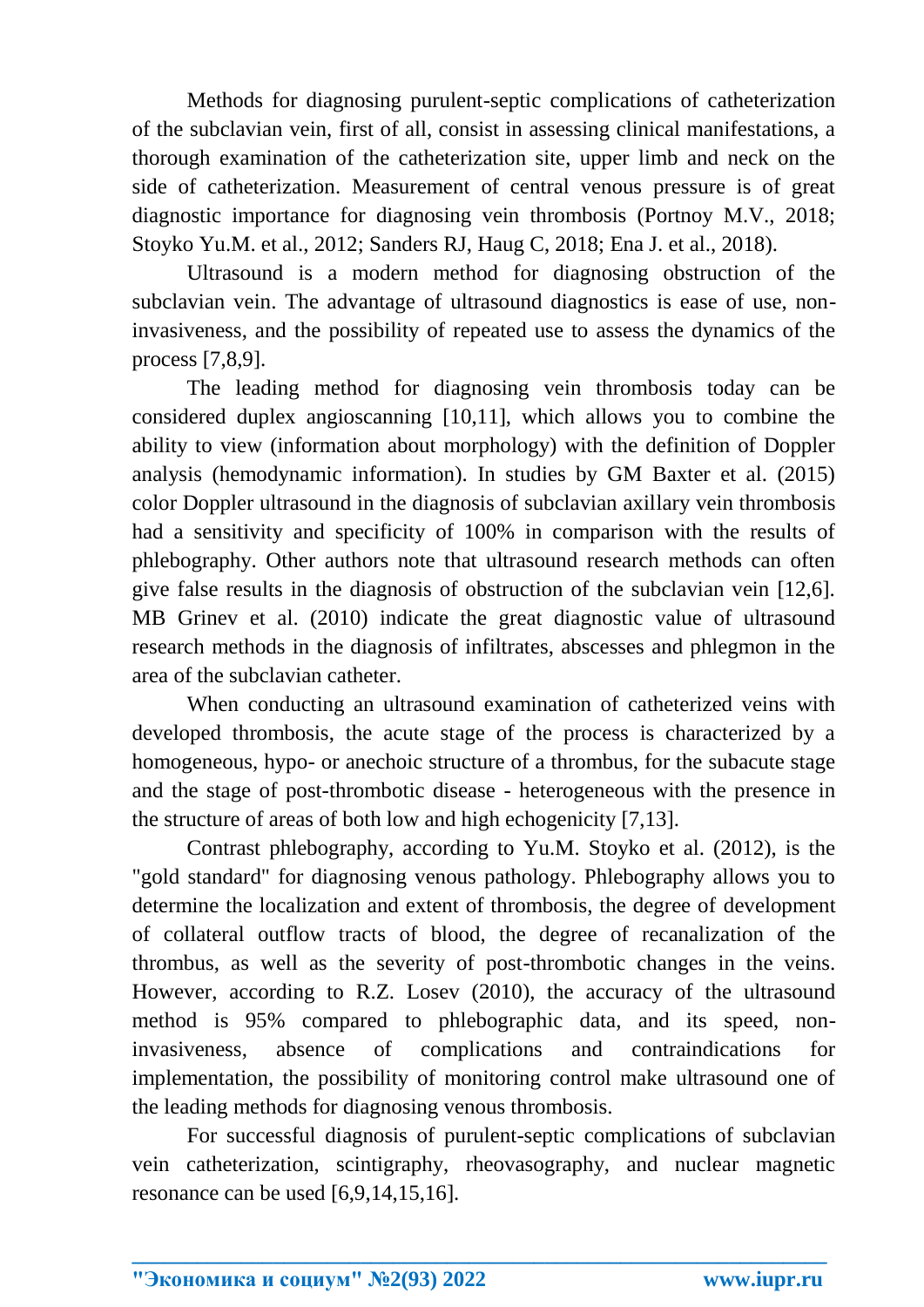Microbiological examination of the removed catheter and blood is extremely important for establishing the etiology of the developed complications and their adequate treatment.

Subject to strict requirements for the correct sampling of material and the use of modern microbiological techniques, a positive blood culture in sepsis is observed in 80-90% of cases [17].

Described by DG Maki et al., in 2017, the method of seeding the tip of the catheter (rolling it over a dense nutrient medium) is used by many authors to determine the contamination of the outer surface of the catheter [17].

The frequency of flora seeding from the catheter tip ranges from 26% to 43%. X. Lode (2018), G. Ferretti et al. (2013) suggest carrying out quantitative microbiological studies - the number of colonies isolated from a blood sample taken through a catheter should be five times higher than that isolated from a simultaneously taken peripheral blood sample. For a more complete seeding of the internal contents of the catheter, it is proposed to use special brushes, followed by centrifugation and staining of the leukocyte sediment with acridine orange. According to X. Lode (2018), in patients receiving total parenteral nutrition, this method had a sensitivity of 95% and a specificity of 84%. Bacteriological diagnosis of catheter septicemia requires multiple peripheral blood cultures, both venous and arterial. If a catheter infection is suspected, blood cultures should be performed from the catheter and an intact peripheral vein. A positive result is the isolation of identical pathogens [17,18,19,20].

Yakovlev SV. (2010) proposes the following rules for making an adequate microbiological diagnosis of catheter infection and sepsis:

1. Blood for research must be taken before the appointment of antibiotics. If the patient is already receiving antibiotic therapy, then, if possible, antibiotics should be discontinued for at least 24 hours, after which blood sampling should be carried out. In cases where it is impossible to cancel antibiotics, blood should be taken immediately before the next administration of the drug.

2. The required minimum sampling is two samples taken from different hands with an interval of 30 minutes. It is optimal to take three blood samples, which significantly increases the detection of the pathogen. Studies have shown that more samples have no advantage over sampling three times in terms of the frequency of detection of pathogens.

3. Blood for research must be taken from a peripheral vein.

No benefit of arterial blood sampling has been shown. If catheterassociated sepsis is suspected, intact peripheral vein and through a suspicious catheter. If the same microorganism is isolated from both samples, and the quantitative ratio of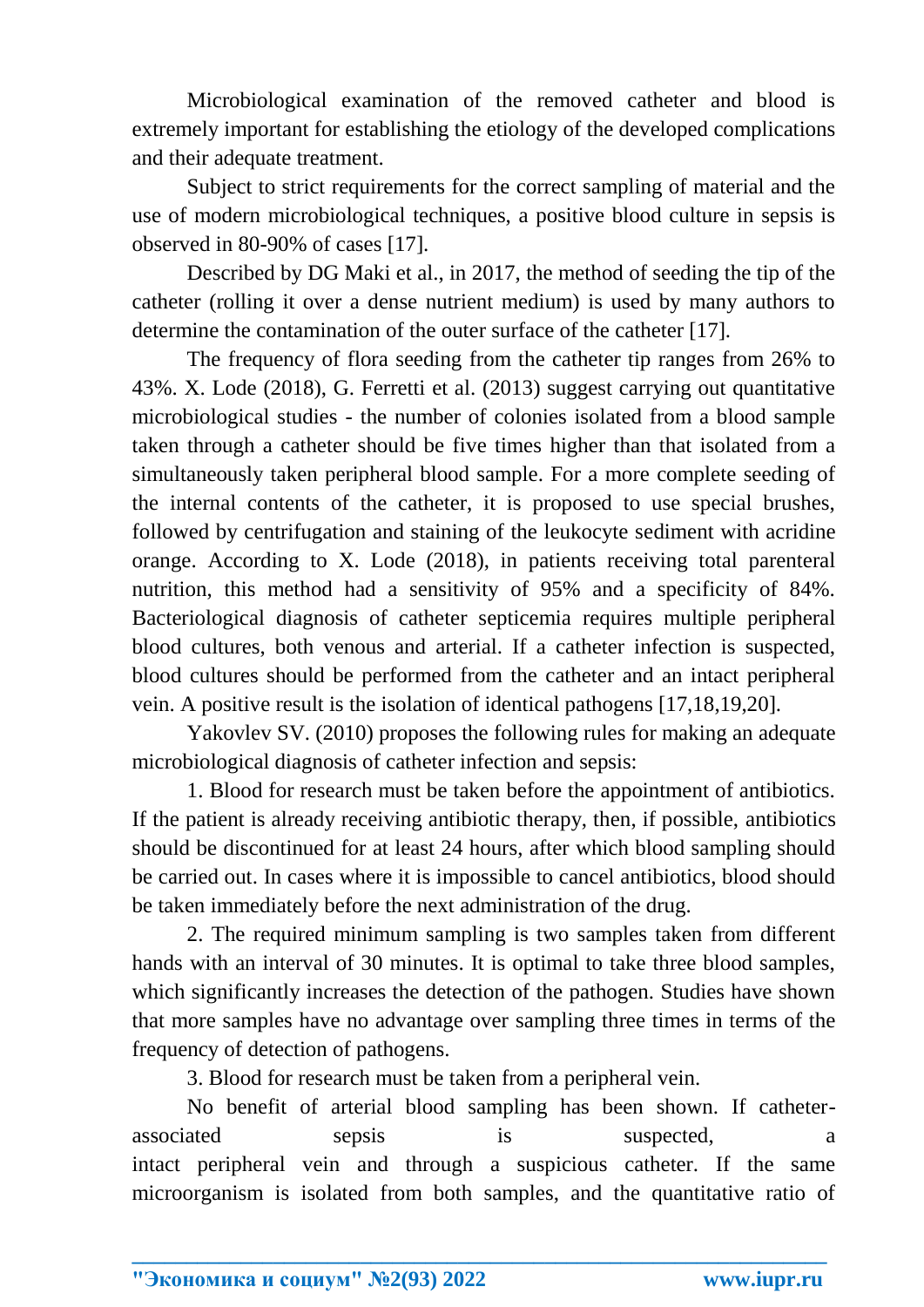contamination of samples from the catheter and vein is equal to or more than 5, then the catheter is most likely a source of sepsis. The sensitivity of this diagnostic method is more than 80%, and the specificity reaches 100%.

4. It is more optimal to use standard special vials with ready-made culture media, rather than vials with culture media closed with cotton-gauze stoppers prepared in the laboratory. Firstly, laboratory-prepared media are not sufficiently standardized and the frequency of isolation of microorganisms from the blood during their use is significantly lower. Secondly, when opening the vial and introducing a blood sample from the syringe, there is a risk of contamination of the nutrient medium with air microflora. In addition, negative pressure is created in commercial vials, which ensures the supply of a strictly defined amount of blood without contact with the environment when using an adapter system with needles at opposite ends of the catheter.

5. Blood sampling from a peripheral vein should be carried out with careful observance of asepsis. The skin at the venipuncture site is treated with a solution of iodine or povidone-iodine with concentric movements from the center to the periphery for at least 1 minute. Immediately before the fence, the skin is treated with 70% alcohol. Sterile gloves are used during venipuncture. The lid of the vial with the medium is treated with alcohol. For each sample, 10 ml of blood is taken.

Careful processing of the skin, vial caps and the use of special systems for blood sampling with an adapter can reduce the degree of sample contamination to 3% or less [21,22].

An important stage in the development of measures to prevent catheterassociated infections was the generalization of world experience in prevention methods in the form of Recommendations published in 2016 in the United States [23].

In 2017, revised and supplemented Recommendations for the Prevention of Infections Associated with Vascular Catheterization were published [1]. The recommendations contain new and systematize already known data of prevention methods. They can be divided into the following groups:

1. Hand cleaning and aseptic technique. Effective hand cleaning is achieved by using waterless alcohol-based products or antibacterial soaps and then rinsing the soap with water. It is necessary to use the maximum amount of asepsis: a cap, a mask, a sterile gown, sterile gloves and a wide treatment of the surgical field.

2. Skin treatment. Povidone-iodine is the most common antiseptic for treating the skin in the area of central venous catheterization.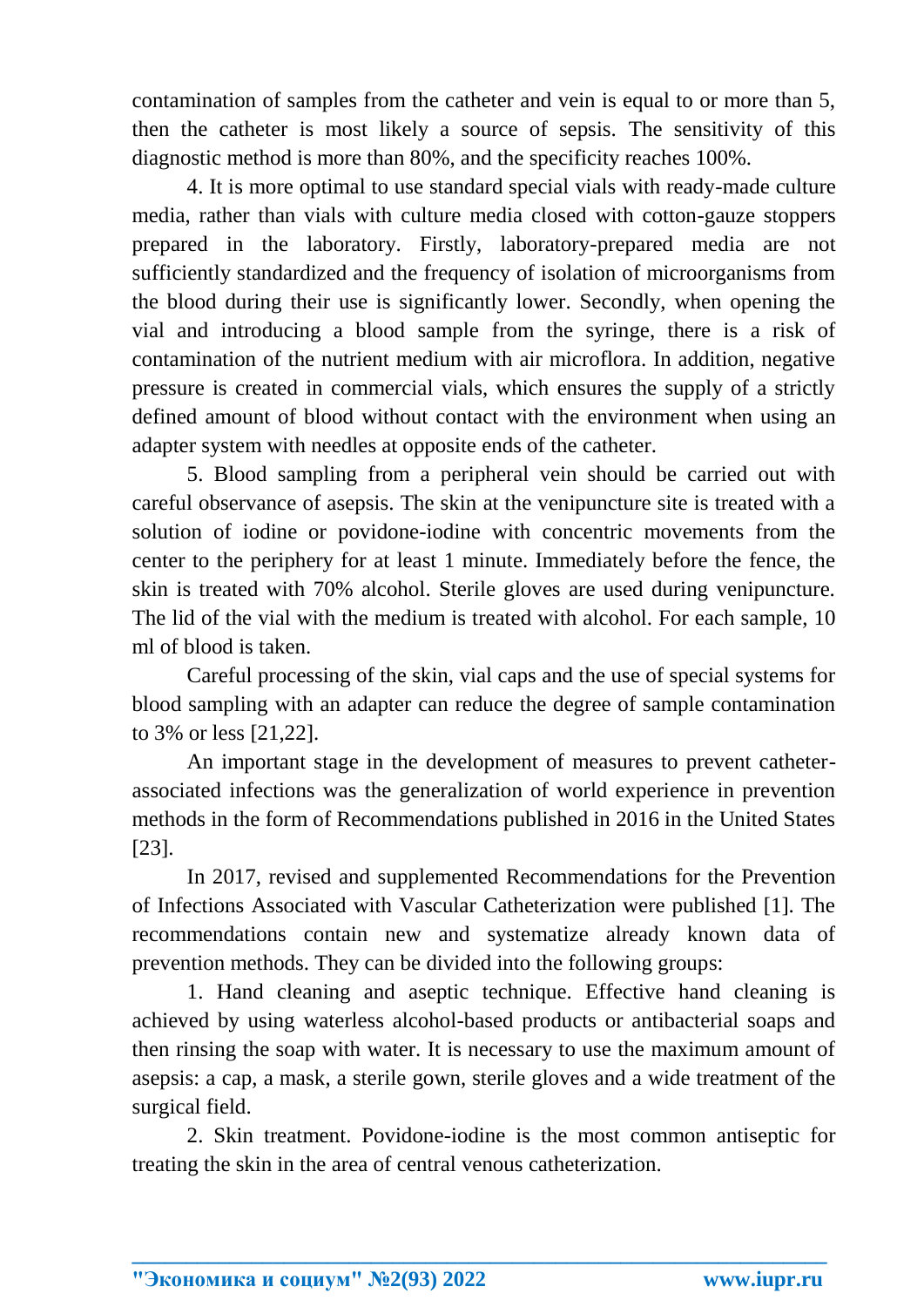3. Dressings on the area of catheterization. Transparent, semi-permeable dressings are becoming popular for covering the cath site. They are safe for catheters and allow visual control of the catheterization area. Colonization of catheters with the use of transparent dressings (5.7%) is comparable with gauze dressings (4.6%), did not reveal clinically significant differences for the development of thrombophlebitis.

4. Fixation of the catheter. Sutureless catheterization has its advantages over catheter suturing in terms of preventing catheter infection.

5. Bacterial filters. Bacterial filters have been shown to be effective in reducing the incidence of phlebitis during peripheral venous catheterization, but there is no evidence of an increase in the effectiveness of the prevention of catheter infection. Therefore, their use is not recommended.

6. Catheters and cuffs impregnated with antibiotics and antiseptics.

All studies on impregnated catheters have been performed on uncuffed triple lumen catheters in adults with a catheterization duration of less than 30 days. With impregnation minocycline/rifampicin on the outer and inner surface of the catheter, a decrease in the number of catheter-associated infections was found compared to catheters coated on on the outside chlorhexidine/silver sulfadiazine. Benefits were seen after day 6 of catheterization, but were not present after day 30. The use of catheters with cuffs coated with platinum/silver ions is described. However, the use of catheters impregnated with antibiotics and antiseptics should be accompanied by all preventive measures.

7. Prophylactic use of antibiotics. To date, there are no studies demonstrating a reduction in the incidence of catheter-associated infection with oral or parenteral antibiotics.

8. Ointments containing antibiotics and antiseptics. The use of ointments containing antibiotics and antiseptics on the site of catheterization to reduce the incidence of catheter-associated infection has the most conflicting data. A clear decrease in catheter colonization was not obtained. S. Danchaivijitr, R. Theeralharathom (2012) conducted a study aimed at studying the colonization of catheters when using chlorhexidine ointment, ointment containing iodophor, and alcohol dressings in 150 patients with central catheters. The study showed that the frequency of catheter colonization in patients who used alcohol dressings was 22.7% less than in patients who used ointments with chlorhexidine and iodophor.

9. Prophylactic filling of the catheter with an antibiotic solution. For the prevention of catheter-associated infection during periods of time when the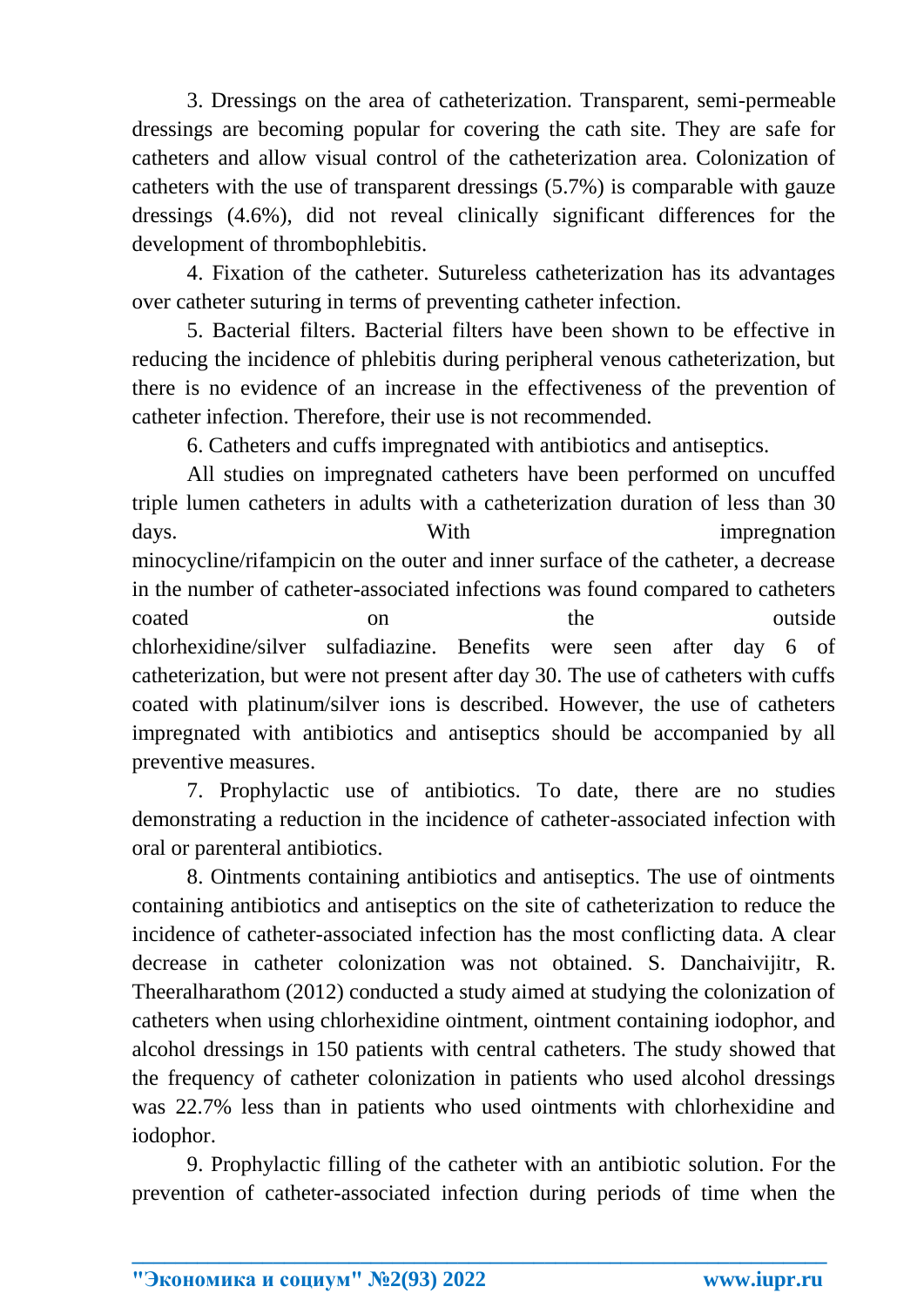catheter was not used, its lumen was filled with solutions of antibiotics and anticoagulants, but their effectiveness has not been proven.

10. Anticoagulants. Anticoagulant solutions are widely used to prevent catheter thrombosis. With the use of heparin  $(3 \text{ U } / \text{ ml }$  in solution, 5000 IU every 6 or 12 hours or 2500 IU of low molecular weight heparins subcutaneously) in patients with short-term central venous catheterization, the risk of catheter thrombosis was reduced, but there were no significant differences in the incidence of catheter-associated infection.

11. Rearrangement of catheters. Scheduled catheter replacement (after 3-7 days) to reduce the incidence of catheter-associated infection was ineffective.

12. Replacement of systems for transfusion. The optimal interval for changing intravenous transfusion systems is 96 hours. In the case of infusions of fluids with an increased likelihood of contamination by microorganisms (fatty emulsions, blood), more frequent replacement of systems is indicated. Additional ports with taps (for drug administration, blood sampling) represent a potential danger of introducing microorganisms into the catheter, vessels, infusion fluids (faucet contamination is 45-50% of cases). However, whether such contamination is the source of catheter-associated infection has not yet been proven.

F. Parras et al. (2014) report data from a study conducted among 500 patients who had a subclavian catheter and were exposed to a "mandatory program" that included methods for careful prevention of catheter infection. The incidence of phlebitis decreased by 1% (from 15 to 14%), colonization of the inner and outer surface of the catheter by 1% from 12 to 11% and from 2 to 1%). According to AF Widmer (2014), the use of a mandatory prevention protocol can reduce the incidence of catheter infection by 40% - 50%. A.M. Cazalla Foncueva et al. (2013) also describe a reduction in the number of catheter infections with strict adherence to the prevention protocol.

According to the US Centers for Disease Control, through special prevention measures for 4 years, the number of catheter infections in hospitals in Pennsylvania was reduced by 67% [24].

There are other studies devoted to the prevention of purulent-septic complications of cavacatheterization [25,26,27,28,29]. Modern principles of treatment of patients with purulent-septic complications of cavacatheterization.

Treatment of purulent-septic complications of subclavian vein catheterization is not unambiguous. Depending on the form of the complication and the severity of the patient's condition, it can be both conservative and operative.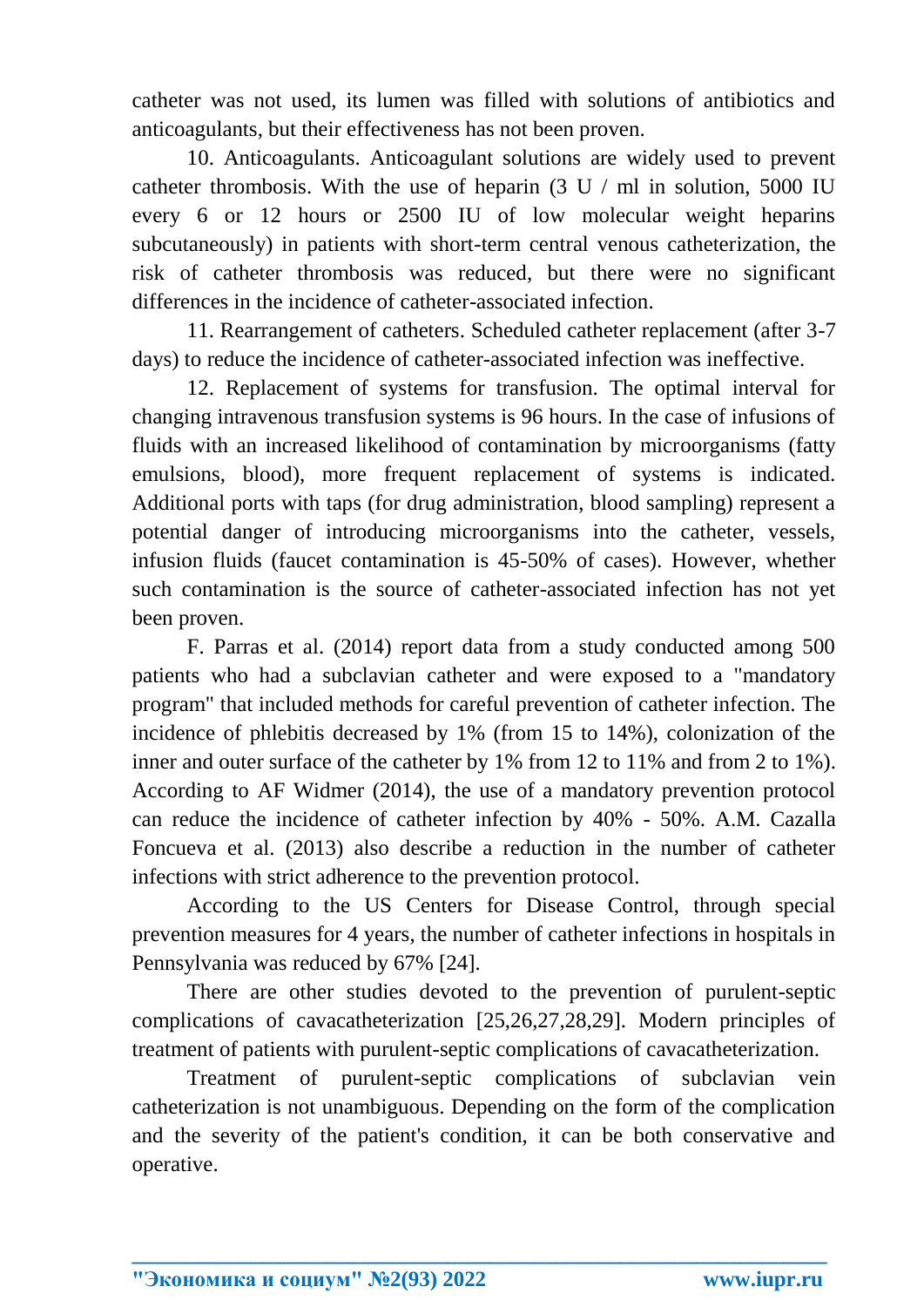According to most researchers, the basic scheme of treatment of patients with purulent-septic complications of subclavian vein catheterization should include the following set of therapeutic measures: 1) sanitation of the septic focus; 2) antibiotic therapy; 3) improvement of the rheological properties of blood; 4) correction of immune response disorders; 5) normalization of the functioning of the main life support systems of the body [1,14,30].

The need to eliminate the primary septic focus is recognized by all authors. Since the focus of infection is the subclavian catheter, it is removed and, if necessary, catheterization of a vein of another location is performed [1]. With phlegmon of the subclavian region, an abscess is opened and drained.

There is no single tactic for the treatment of patients with thrombophlebitis of the central veins in the literature. Some authors believe that blood clots should be removed from a vein [9,22]; others believe that with this complication it is enough to ligate a vein, others recommend conservative therapy and resort to surgery only if the treatment fails, BA Pruitt et al. catheter and the start of conservative therapy, it is necessary to perform surgical removal of the affected peripheral vein, while the issue of operations on the central veins is not considered. E.S. Baimyshev et al. (2018) describe the only case of subclavian vein surgery with a favorable outcome. RN Garrison et al. (2012) report the experience of surgical treatment of 35 patients for 6 years with purulent thrombophlebitis, which was the cause of sepsis, as a result of peripheral vein catheterization. The veins were excised, which led to a rapid regression of the symptoms of sepsis. RE Winn et al. (2018), demonstrate a case of surgical treatment of purulent thrombophlebitis of the subclavian vein - it was ligated with excision of the area filled with blood clots.

For the first time, thrombectomy from the internal jugular vein with otogenic

sinus thrombosis and thrombosis of the internal jugular vein was performed by M. Chiray and G. Semelaigne in 1922. After opening the lumen of the vein, the authors used a syringe with a thick needle to remove blood clots. In Russia, the technique of surgery with the removal of thrombotic masses in case of thrombosis of the internal jugular vein was described and applied by A.N. Bakulev et al. in 2018. The vein was accessed from a longitudinal incision along the anterior edge of the sternocleidomastoid muscle. Since the 70s of the XX century, with the development of thrombosis or thrombophlebitis of the internal jugular vein with phlegmon of the vascular bundle of the neck, many authors recommend wide opening of the phlegmon and bandaging the vein without opening its lumen and removing blood clots.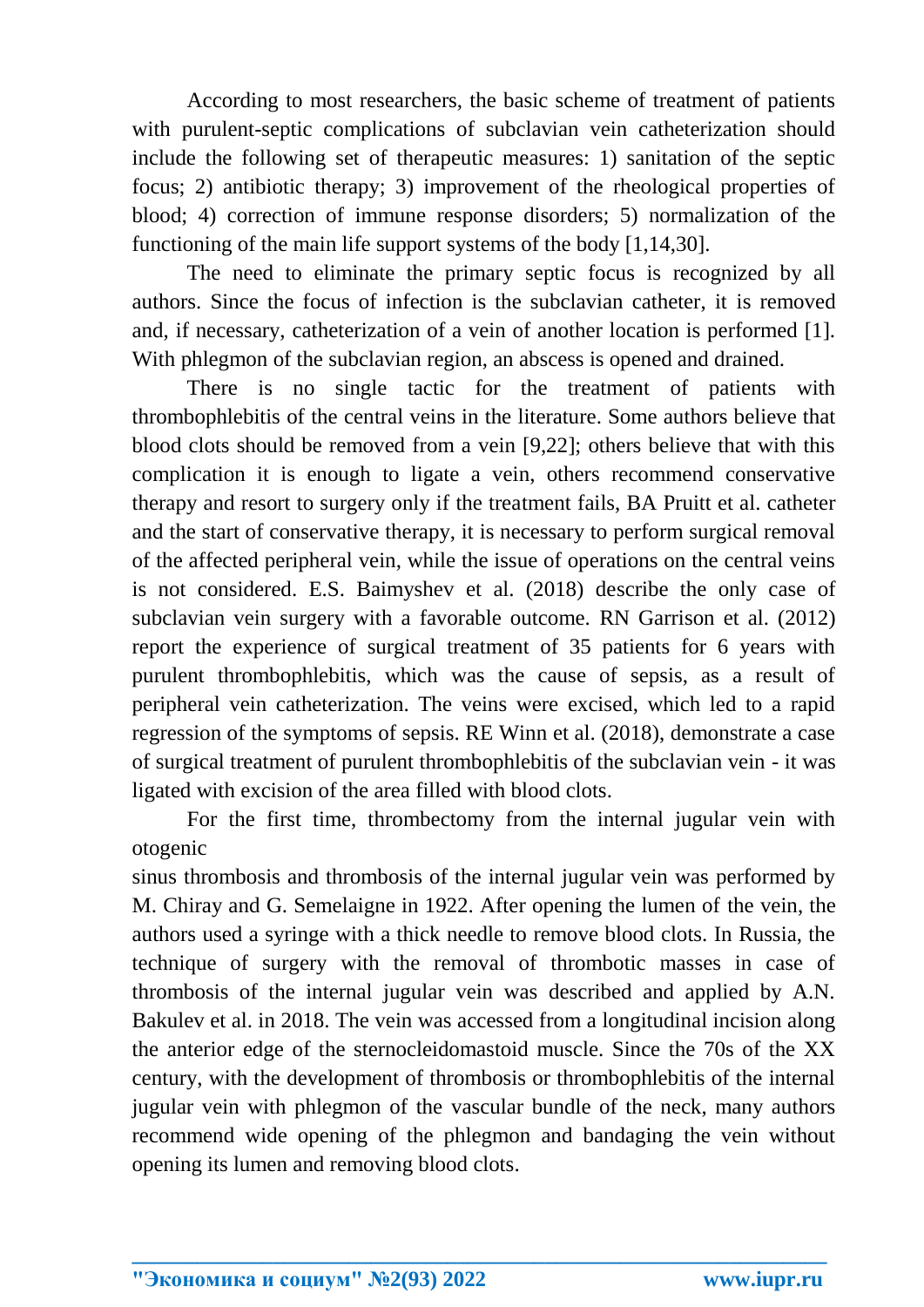The most important component of the complex therapy of purulent-septic complications of subclavian vein catheterization are antimicrobial agents. At the same time, purposeful and adequate antibacterial therapy is carried out with broad-spectrum antibiotics that have a bactericidal effect on the maximum number of potential pathogens [1,30].

Early use of antibiotic therapy reduces the risk of death. In the case of inadequate antibiotic therapy, mortality increases significantly. So, according to N.V. Zawada et al. (2013), survival in septic shock in patients receiving inadequate antibiotic therapy did not exceed 20%.

M. Antonelli et al. (2010) suggest the use of a de-escalation therapy regimen. The principle of the method is the use of drugs or combinations characterized by an ultra-wide spectrum of action, resistance to which in probable pathogens is minimal. De-escalation therapy involves an active search for the causative agent of infection. After its isolation and sensitivity assessment, a transition to targeted therapy is carried out.

According to the Kaluga Conference of the Russian Academy of Agricultural Sciences (2014), when allocating oxacillin-sensitive strains of Staphylococcus aureus and epidermal Staphylococcus aureus in patients with sepsis on the background of a catheterassociated infection, it is recommended to use oxacillin and cefazolin as firstline antibiotics. If these pathogens are not sensitive to oxacillin, then vancomycin with linezolid should be used. According to WF Ehni et al. (2012); A.L. Kostyuchenko et al. (2016); V.A., Rudnova (2012); S.V. Yakovleva (2015) in cases of clinically distinct or visualized by ultrasound phlebothrombosis, an antistaphylococcal drug (protected amoxicillin, rifampicin, glycopeptide antibiotic) should be an obligatory component of treatment.

The duration of antimicrobial therapy should be significant - 17-20 days, because. a short course creates a risk of developing angiogenic generalized infection, for example, in the form of endocarditis. In the absence of signs of thrombophlebitis, the pathogen is eradicated using antipseudomonas antibiotics (ceftazidime, cefopirazone, ceftriaxone).

The basis of drug therapy for acute phlebothrombosis is currently the use of anticoagulants (including low molecular weight fractionated heparins), inhibitors of the synthesis of vitamin K-dependent coagulation factors (coumarins), inhibitors of platelet function (aspirin, plavix, rheopolyglucin), as well as thrombolysis activators.

The main component of such therapy is heparins, which stop the growth of platelets and stimulate natural vein recanalization [15].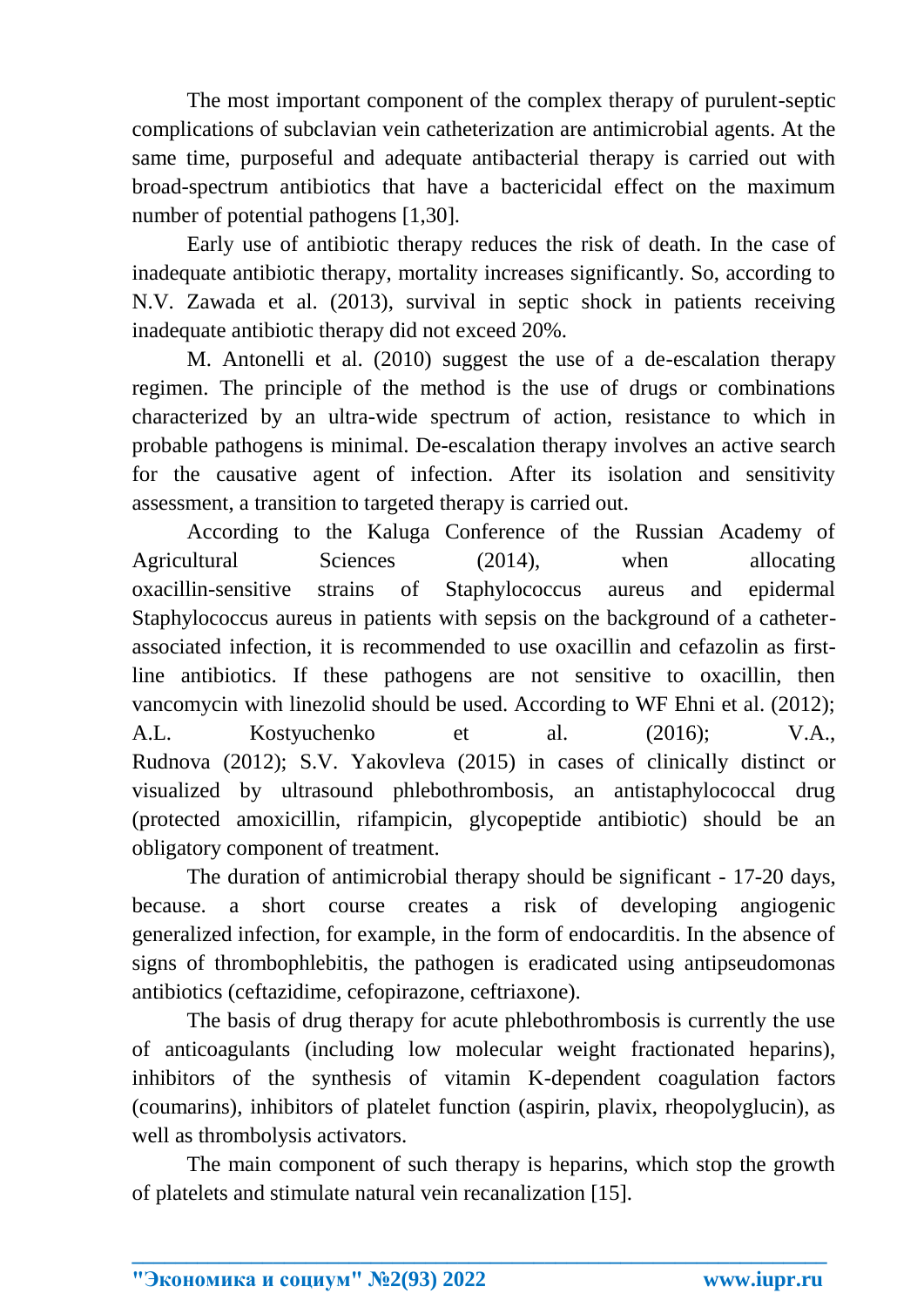In most patients with the development of thrombosis and thrombophlebitis of the catheterized vein and its tributaries, non-fractional heparin is used [10]. After a single intravenous injection of 5 thousand units, heparin is administered subcutaneously to the patient after 6-12 hours at an average daily dose of 500 units / kg of body weight, but not more than 20-30 thousand units of heparin per day for 5-7 days. Subsequently, patients are transferred to indirect anticoagulants (warfarin).

The standard heparin treatment regimen has a number of disadvantages, since this drug is difficult to dose, requires frequent injections or long-term infusions, constant laboratory monitoring, and has side effects (leads to the development of hematomas, heparin thrombocytopenia, osteoporosis, etc.). In recent years, conventional heparin has been gradually replaced by low molecular weight heparins (fraxiparin, clexane, etc.), which are devoid of these disadvantages. Their dosage is calculated individually.

Some authors, regarding the treatment of thrombosis of the subclavian vein, talk about the need for more "aggressive" therapy, that is, the use of fibrinolytic drugs [9]. However, a large number of complications of thrombolytics and, as a result, a wide range of contraindications to their use (recent surgery or trauma - less than 1 month, hemorrhagic conditions, pregnancy, brain disease, a period of more than 7 days from the onset of thrombosis, etc.) significantly limit their use. The benefit/risk ratio of thrombolytics is not superior to heparin therapy.

The objectives of immunocorrective therapy for catheter-associated infection are: 1) neutralization of infectious agents and their toxins; 2) modulation of the activity of macrophages, granulocytes, lymphocytes and platelets; 3) modulation of the synthesis and excretion of pro- and antiinflammatory cytokines; 4) correction of manifestations of a systemic inflammatory response to prevent the development of multiple organ failure.

Studies conducted in the treatment of patients with sepsis show that the use of pentoxifylline, immunoglobulins G and M helps to reduce mortality; and the use of small doses of corticosteroids leads to stabilization of hemodynamics. One of the mandatory elements of the treatment of patients with purulent-septic complications of cavacatheterization is the normalization of the functioning of the main life support systems against the background of well-imposed enteral and parenteral nutrition. This includes complex infusion-transfusion therapy, the fight against hypoxia, the normalization of all types of metabolism, tissue metabolism, the function of parenchymal organs, etc. [6,10,22,29].

The results of treatment of patients depend on many circumstances: the underlying and concomitant diseases, the nature of purulent-septic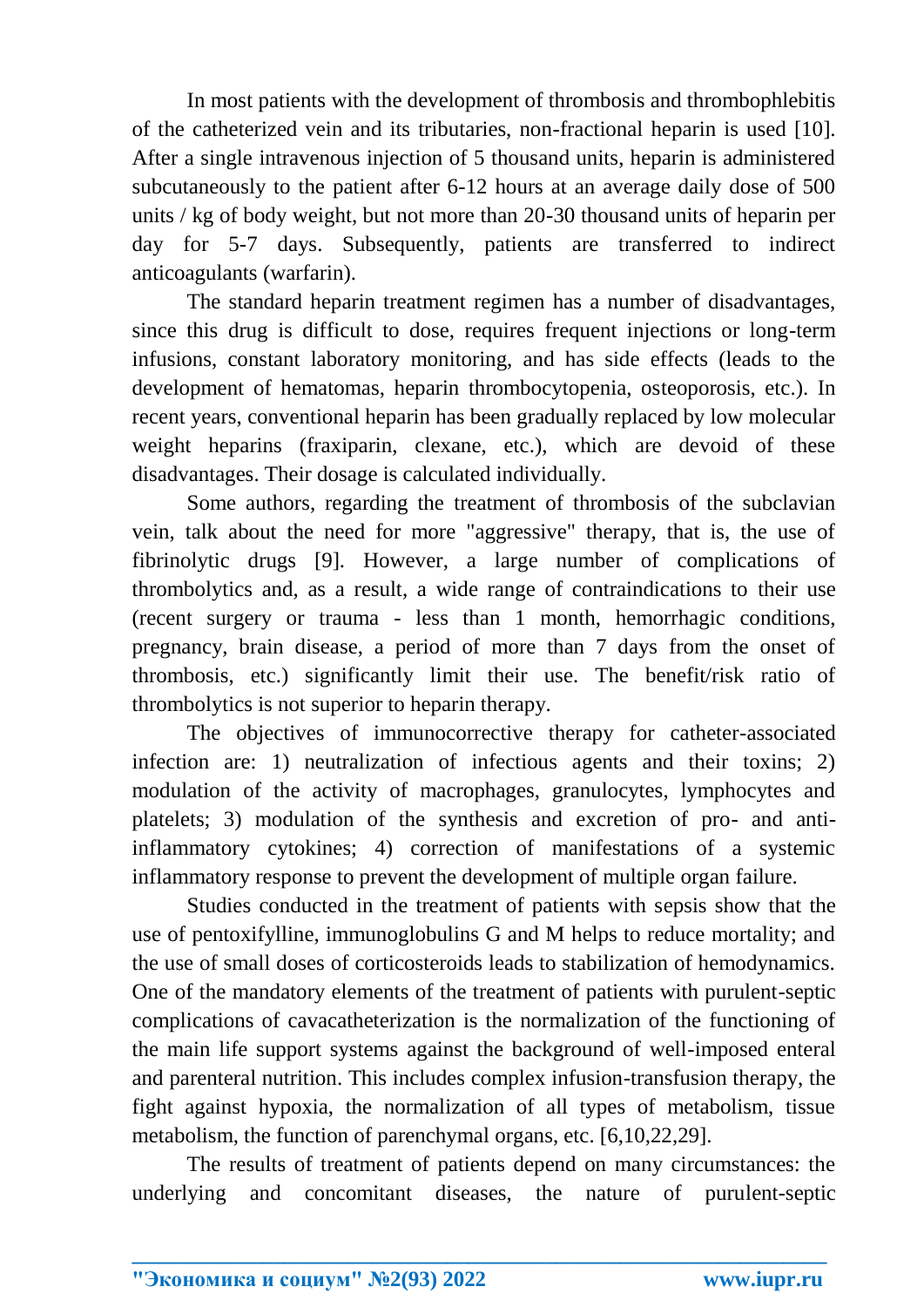complications of catheterization, the type of surgery, etc. There are few data on the successful treatment of patients. However, most authors consider the results of treatment of these patients unsatisfactory. Mortality in the development of purulent-septic complications of cavacatheterization, in particular, in severe sepsis, reaches high numbers - 50-80% [17]. In America, bloodstream infections are among the top ten leading causes of death (NNIS System Report, 2014).

**Conclusion.** The analysis of literature data shows that despite the great successes of surgery and anesthesiology, purulent-septic complications are among the difficult-to-diagnose complications of subclavian vein catheterization. Information about the results of treatment of these complications is ambiguous and contradictory. The existing generally accepted methods of prevention and methods of surgical treatment are not effective enough. The study of the features of diagnosis, prevention and treatment of purulent-septic complications of subclavian vein catheterization is an urgent scientific problem.

## **Literature:**

1. Beloborodov V.B. Sepsis is a modern problem of clinical medicine / V.B. Beloborodov // Rus. honey. magazine - 2017. - V.5, No. 24. - S.1589-1596.2. Gaidaenko V.M. Mistakes and complications during catheterization of the superior vena cava and their prevention / V.M. Gaidaenko, Yu.A. Titovsky, V.B.

Oskirko // Anesthesiology and resuscitation. - 2018. - No. 5. - P.70-71.3. Damir E.A. The main stages of general anesthesia. Infusion transfusion therapy during anesthesia and surgery. Handbook. On anesthesiology. - 2nd ed., stereotype. / E.A. Damir; Ed. A.A. Bunyatyan.-M.: Medicine, 2017.-Ch.11.-S. 145-164.

4. Dyakin V.M. Dangers and complications of puncture and catheterization of the subclavian vein / V.M. Dyakin, T.D. Naumenko, N.N. Sheverdin, D.N. Lichman, V.F. Duke // Surgery. - 2018, No. 5. - P.96-101.5. Grinev M.V. Immunomodulation in the complex treatment of surgical sepsis / M.V. Grinev, S.F. Bagnenko, M.I. Gromov, P.P. Pivovarova // Vest, surgery. - 2017. - V. 158, No. 6. - P. 98-99.6. Zubarev A.R. Diagnostic ultrasound. - 1st edition / A.R. Zubarev. -M.: Real, time, 2017. - 176 p.

7. Perminov E.N. Ultrasonic diagnosis of complications of catheterization of the subclavian and umbilical veins / E.N. Perminov, M.I. Pykov // Ultrasonic diagnostics. - 2017. - No. 4. - P.75-78.8. Stoyko Yu.M. On sanitation of the main veins of the neck in catheter sepsis / Yu.M. Stoyko, M.I. Dolgorukov, V.I. Kulagin, E.Yu. Kalinin // 9th All-Russian. Congress of Surgeons: Materials of the Congress. - Volgograd, 2012. - P. 267.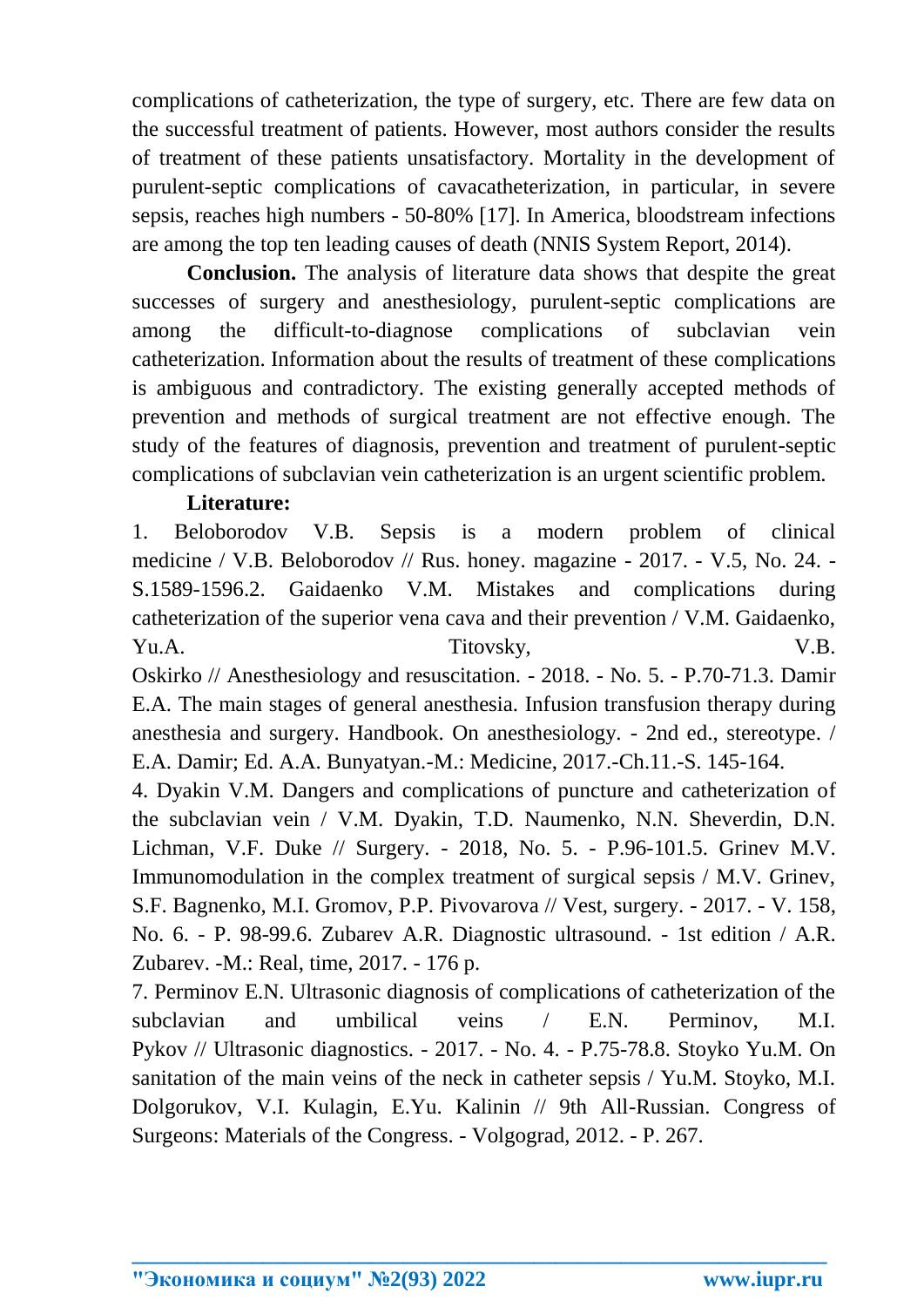9. Belyanina E.O. Fundamentals of clinical phlebology / E.O. Belyanina, E.P. Gavrilov, V.G. Gudymovich and others; Ed. Yu.L. Shevchenko - M.: Medicine, 2015.-311 p.

10. Enkina T.N. The value of ultrasound non-invasive diagnosis of vascular diseases in a multidisciplinary clinic / T.N. Enkina, A.V. Izvekova, M.O. Papp, E.A. Fedotenkova, N.L. Rudneva, Ya.L. Nakatis // Modern diagnostic and therapeutic technologies in a multidisciplinary clinic: Proceedings of the Conf., dedicated. 145th anniversary of FGU "North-West. env. honey. Center Federal. health and social agencies. development". - SPb., 2006. - S.75-76. 11. Priollet P. Trombose de la veine souse-claviere: traitement medical / P.Priollet // J. Mai. vase. - 2018. - Vol. 19, suppl A. - P.44-47. 191.PruittB.A. Diagnosis and treatment of Cannularelated Intravenous sepsisin bourn patients /

5. - P.546-554. 12. Lelyuk V.G. Ultrasonic angiology. - 2nd ed., add. and reworked. / V.G. Lelyuk, S.E. Lelyuk. - M.: Real. time, 2013. - 322 p.13. Vedensky A.N. Mistakes, dangers and complications in vein surgery: Handbook. for doctors / A.N. Vedensky, Yu.L. Shevchenko, M.I. Lytkin et al.; Ed. Yu.L. Shevchenko. - St. Petersburg: Peter, 2017. - 308 p.14. Prokubovsky V.I. Instrumental diagnostics // Phlebology: Manual. for doctors / V.I. Prokubovsky, V.Yu. Bogachev, S.A. Kapranov; Ed. S.A. Saveliev. - M.: Medicine, 2017. - Ch.2. - P.69-128.

BA Pruitt, WF McManus, SH Kim, RC Tread//Ann. Surg. - 1980. - Vol.191, N

15. Rushforth JA Rapid diagnosis of central venosus catheter sepsis / JA Rushforth, C.M. Hoy, JML Puntis // Lancet. - 1993. - Vol.342, N 8868.-P. 402- 403.

16. Kostyuchenko A.L. Sepsis. Terminology and essence / A.L. Kostyuchenko // Vest, surgery. - 2017. -T.158, No. 3. - P.86-88. 17. Collignon PJ Intravascular catheter associated sepsis: a common problem. The Australian Study on Intravascular Catheter Associated Sepsis / PJ. Collignon//Med. J. - 2018. - Vol.161, N 6. - P.374-378.18. Collignon PJ Intravascular catheter associated sepsis: a common problem. The Australian Study on Intravascular Catheter Associated Sepsis / PJ. Collignon//Med. J. - 2018. - Vol.161, N 6. - P.374-378.19. Bouza E. Catheterrelated infections: diagnosis and intravascular treatment /E. Bouza, A. Burillo, P. Munoz // Clin. microbiol. Infect. - 2015. -Vol.8, N5.-P.265-274.20. Shorr AF New choices for central venous catheters: potential financialimplications / AF Shorr, CW Humphreys, DL Helman // Chest. - 2013.-Vol.l24, Nl. - P.275- 284.21. Sampath L. Comparison of the efficacy of antiseptic and antibiotic